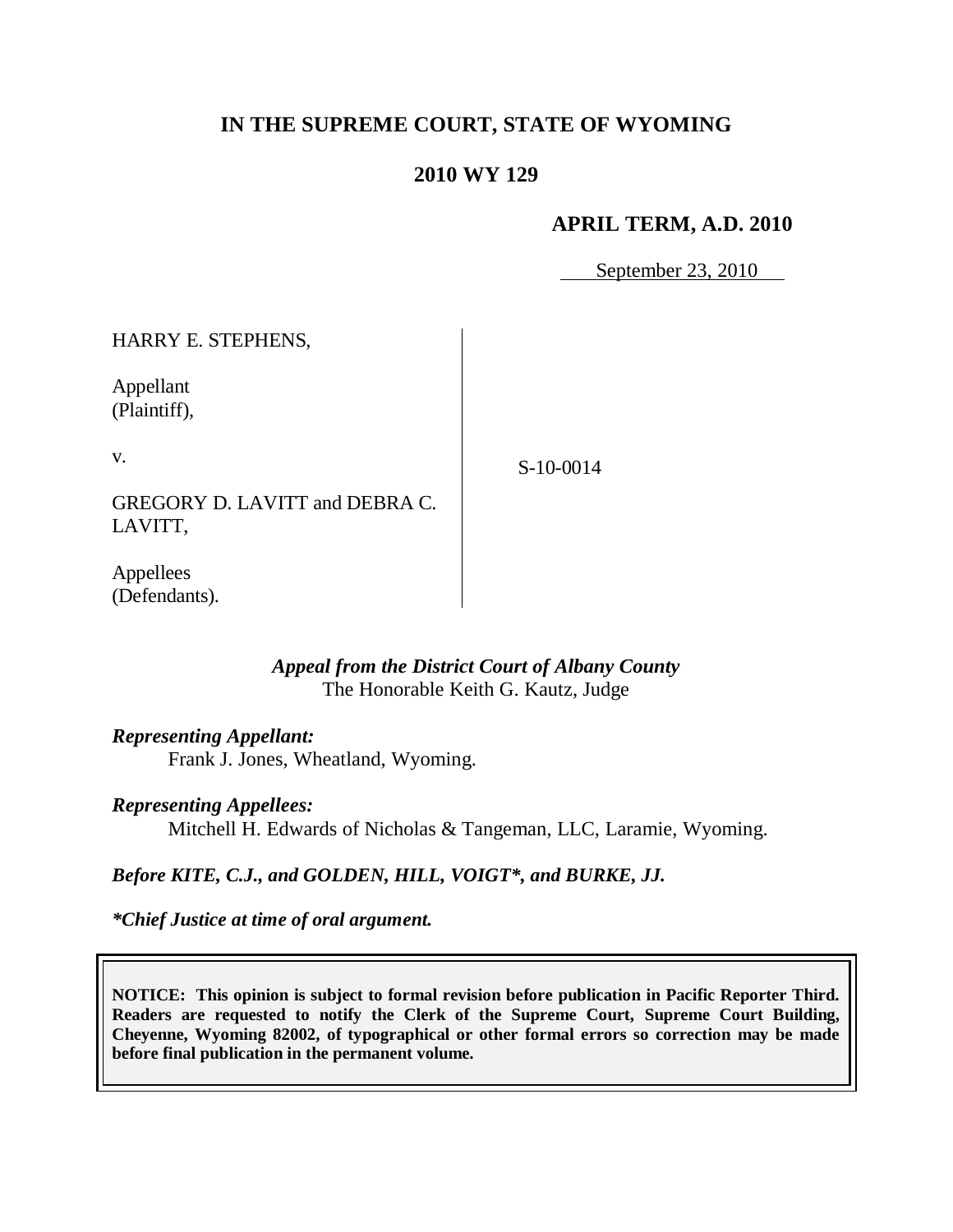#### **KITE, Chief Justice.**

 $\overline{a}$ 

[¶1] Harry E. Stephens appeals from the district court"s order adjudging him in contempt of court for violating an injunction that required him to lock a gate on his easement across property owned by Gregory D. and Debra C. Lavitt (Lavitts). The district court terminated Mr. Stephens" easement as a sanction for the contempt. He claims the district court did not have jurisdiction over a criminal contempt because it was not commenced in a separate case and, in any event, the court should not have extinguished his easement. We affirm on the grounds that the contempt was civil rather than criminal in nature and termination of his easement across the Lavitts' property was a reasonable remedy under the circumstances of this case. We conclude, however, that the district court abused its discretion by terminating Mr. Stephens' easement across properties other than the Lavitts" and, accordingly, reverse that portion of the order.

#### **ISSUES**

[¶2] The parties raise various issues on appeal, but we have identified the following issues as dispositive:

1. Was the contempt proceeding criminal in nature, in which instance the district court did not have jurisdiction over the action because it was not brought as a separate case; or, was it civil in nature, so that the district court had jurisdiction under the original case?

2. Did the district court abuse its discretion by declaring forfeiture of Mr. Stephens' easement to remedy his violation of its injunction and misuse of the easement?

# **FACTS**

[¶3] Mr. Stephens and the Lavitts own mountain property in Albany County, Wyoming. Historically, Mr. Stephens accessed his property by using two routes— Luman Road which traverses the Lavitts' property,<sup>1</sup> or Mart Miller Road. In 2001, the Lavitts placed a locked gate across the road on their property to prevent unwanted access by the public and to avert acts of vandalism. Mr. Stephens was provided with a key to the lock so he could access his property.

 $1$  Luman Road crosses properties belonging to people besides the Lavitts. Although other landowners participated in the underlying action, they did not join in the contempt proceeding. We will generally refer to these landowners as "the Lavitts" unless there is reason to separately identify them.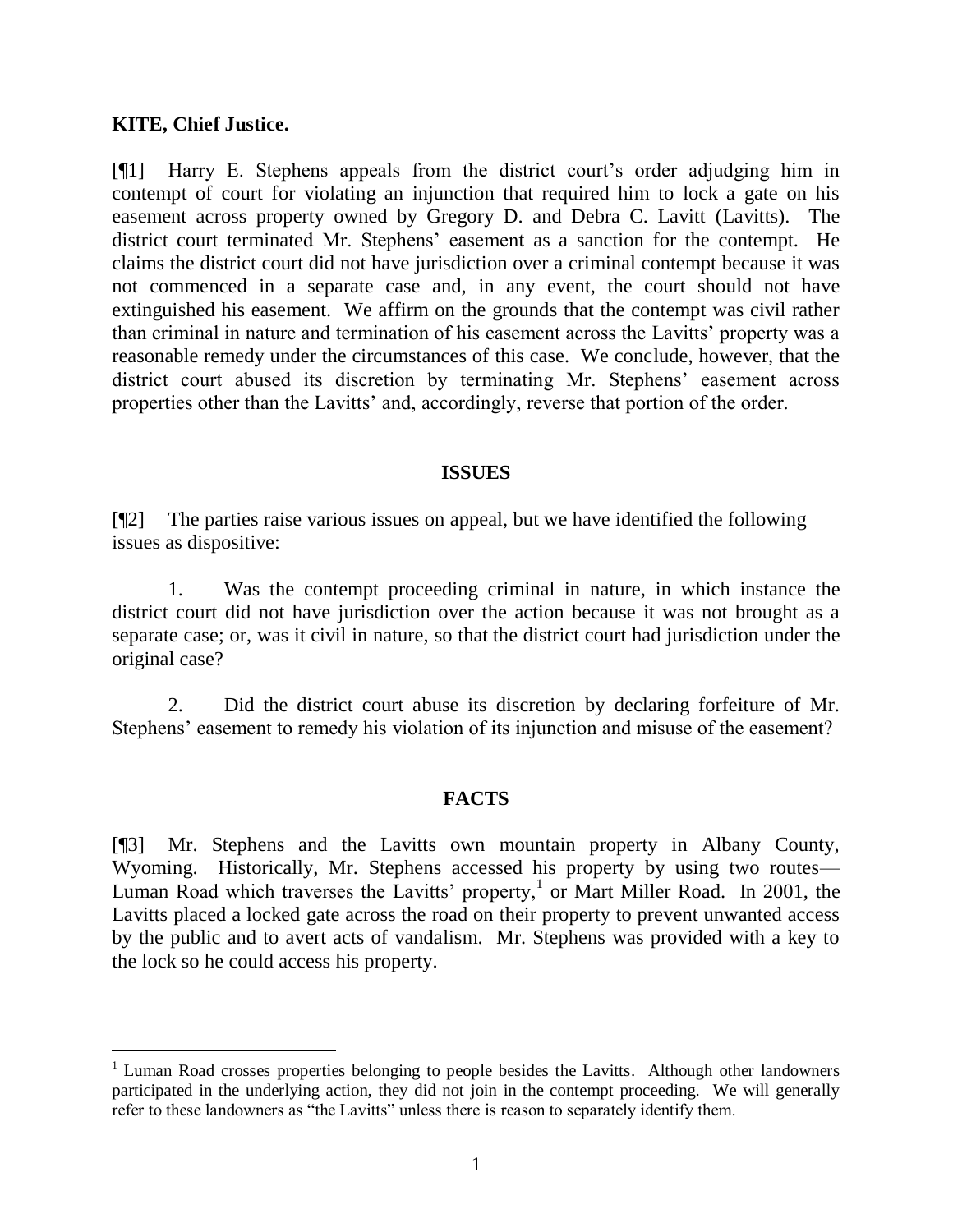[¶4] Mr. Stephens and his family members became dissatisfied with the locked gate, and, in 2007, he commenced a declaratory judgment action seeking a ruling that he had a valid easement along Luman Road and an injunction prohibiting the Lavitts from interfering with his access by placing a locked gate across the road. The Lavitts counterclaimed for a declaration that Mr. Stephens did not have a legal easement or, if he did have an easement, it had been terminated by his misuse. They also sought injunctive relief prohibiting him from entering or damaging their property.

[¶5] The district court held a hearing on the competing claims for a temporary restraining order and granted the Lavitts' request by prohibiting Mr. Stephens from entering their property while the action was pending. The Lavitts subsequently alleged that Mr. Stephens had violated the temporary restraining order on several occasions.

[¶6] In the meantime, the district court granted summary judgment in favor of Mr. Stephens declaring that he had a valid appurtenant easement across the Lavitts' property on Luman Road. The court concluded there were genuine issues of material fact as to whether Mr. Stephens had misused the easement and "what reasonable conditions may be placed on the use of the easement."

[¶7] The district court conducted a bench trial on the outstanding issues, including whether Mr. Stephens had violated the temporary restraining order. The court ruled that Mr. Stephens had violated the restraining order but sanctions were not imposed at that time. It also concluded that the locked gate was reasonable and necessary for the Lavitts' use, enjoyment and protection of their property. The district court ordered Mr. Stephens to lock the gate immediately after his access and prohibited him from leaving the gate unlocked. It also permanently enjoined him from venturing off the easement or harassing the Lavitts.

[¶8] On June 11, 2009, the Lavitts filed a motion for order to show cause as to why Mr. Stephens should not be found in contempt of court for violating the court's prior order by failing to lock the gate and stamping the combination on the lock so that anyone could open it. They also alleged that Mr. Stephens had harassed and intimidated them. The district court issued an order to show cause, held a hearing and issued the following findings of fact, conclusions of law and judgment of contempt:

> This action came before the Court on September 1, 2009. . . . The Court advised Mr. Stephens as required by law in a hearing for Criminal Contempt, and then heard testimony and evidence. The Court makes the following findings beyond a reasonable doubt:

> 1. On September 25, 2008, the Court entered an Order which placed the following requirements on [Mr. Stephens]: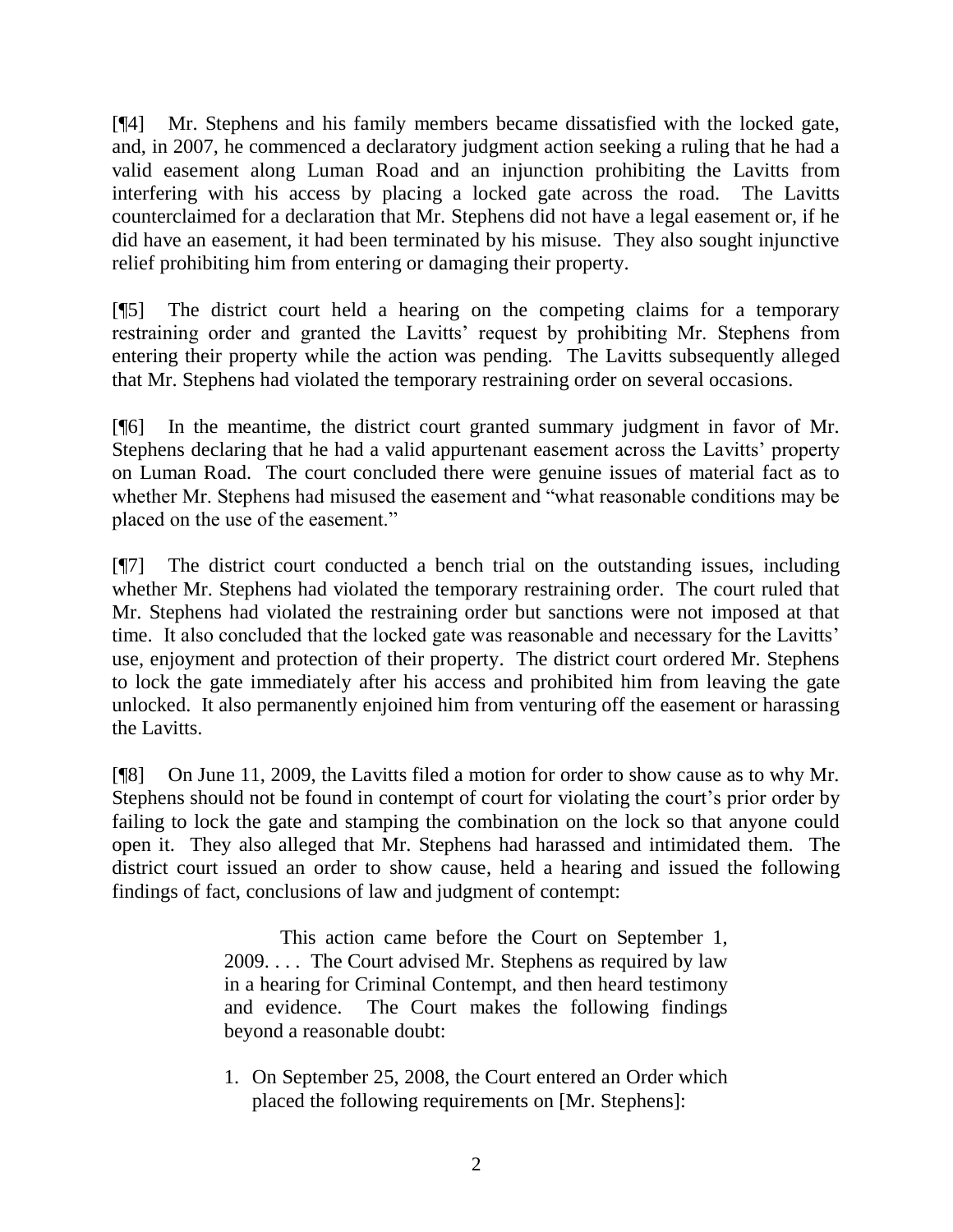- a. [Mr.] Stephens and his guests who access the Luman [R]oad shall close and lock the Gate immediately following such access, and shall not leave the Gate open or unlocked and unattended.
- b. [Mr.] Stephens . . . (is) hereby PERMANENTLY ENJOINED AND RESTRAINED . . . from in any way harassing or intimidating [the Lavitts] . . . and from violating (the above restrictions about locking the gate).
- c. [Mr.] Stephens shall use the Luman [R]oad easement only after placing his own lock on the gate . . . .
- 2. Before September 25, 2008, [Mr.] Stephens had violated this Court"s Order by cutting locks off the gate and had been convicted in Circuit Court for failure to close the gate.
- 3. On April 28, 2008, July 21, 2008, and during the first week of August, 2008, [Mr.] Stephens violated this Court"s Order by cutting the lock and entering the easement.
- 4. After September 25, 2008, [Mr.] Stephens put his own lock on the gate, in compliance with the Court's Order. That lock was a combination lock.
- 5. In February 2009, [Mr.] Stephens stamped the lock combination on his lock, so it could be plainly seen.
- 6. [Mr.] Stephens claims he placed the combination [o]n the lock because he could not remember it. The Court finds this testimony without any credibility. [Mr.] Stephens" demeanor, his memory of other items, the availability of other means to "remember" the combination and his attitude about the gate and lock all indicate that [Mr.] Stephens stamped the combination on the lock so the public could see it, and to circumvent the Court's Order.
- 7. When a neighbor called [Mr.] Stephens and suggested that [Mr.] Stephens should change the lock, [Mr.] Stephens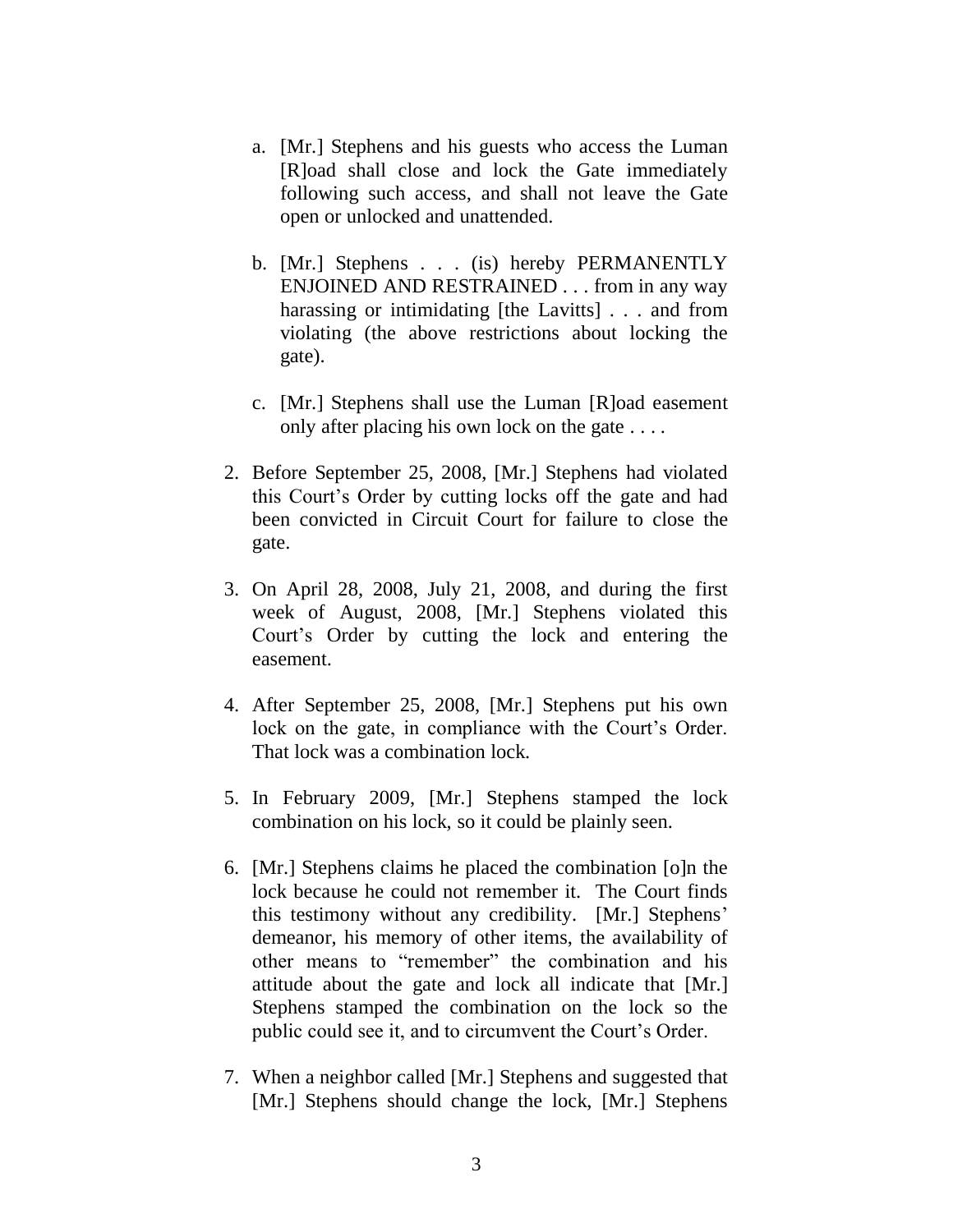refused and stated he was "so mad it makes me want to shoot someone."

- 8. [Mr.] Stephens states that he intends to fight the gate as long as he lives.
- 9. Although [Mr.] Stephens now states he will keep the gate locked, his testimony in this regard is not credible.
- 10.[Mr.] Stephens" act of stamping the combination on his lock is in direct violation of the Court's Order. A combination lock with the combination stamped on it is not a lock at all.
- 11.[Mr.] Stephens" statements about wanting to shoot someone demonstrate his attitude, but do not constitute harassment of [the Lavitts] because those statements were not directed to [them].
- 12.The Court is unable to enter an Order that will permit [Mr.] Stephens to use the Luman Road and accomplish the gate being locked, because [Mr.] Stephens has demonstrated his refusal to comply with such an Order.
- 13. [Mr.] Stephens' violation of the Court's Order constitutes misuse of his easement on Luman Road sufficient to cause forfeiture of that easement.

**IT IS, THEREFORE, HEREBY ORDERED, ADJUDGED and DECREED** that [Mr.] Stephens is in Criminal Contempt of this Court for failure to comply with this Court"s Order to lock the gate.

**IT IS FURTHER ORDERED** that as a consequence of such Contempt, the Court declares [Mr.] Stephens' easement on Luman Road to be forfeited and terminated.

**IT IS FURTHER ORDERED** that the permanent injunction of September 25, 2008, is modified to prohibit [Mr.] Stephens, his agents, guests, employees and/or representatives from using the Luman [R]oad.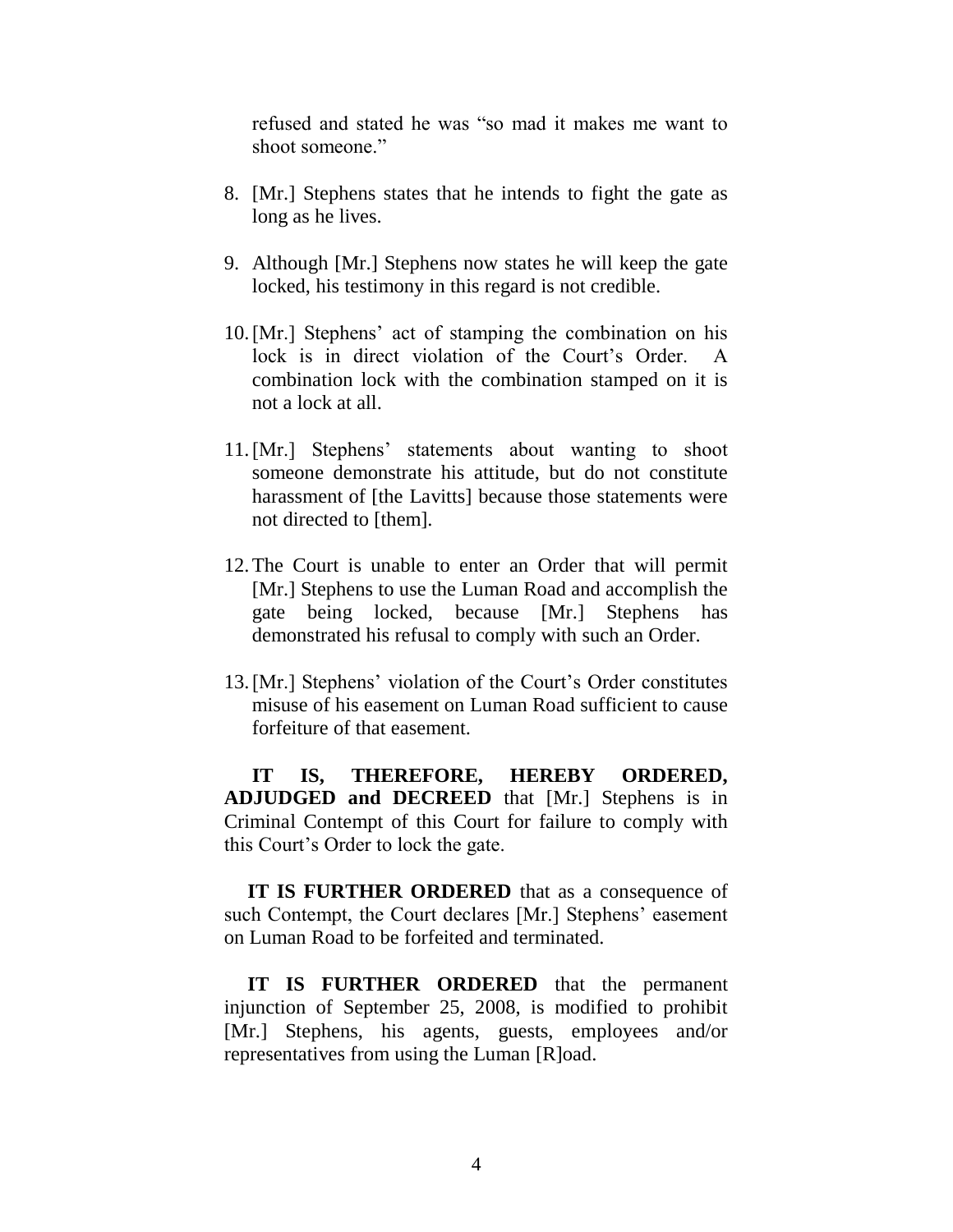Mr. Stephens filed a notice of appeal.

# **DISCUSSION**

## *1. Nature of Contempt Proceeding*

[¶9] Mr. Stephens argues the contempt proceeding was criminal in nature, and the district court did not have jurisdiction because it was not brought in a separate, independent action. *See, e.g*., *BW v. State,* 2010 WY 18, ¶ 5, 226 P.3d 272, 274 (Wyo. 2010); *Swain v. State,* 2009 WY 142, ¶¶ 13-17, 220 P.3d 504, 507-09 (Wyo. 2009). The Lavitts counter that the contempt proceeding was civil and the district court had jurisdiction to hear it as part of the original case. ""Whether a court has jurisdiction is a question of law to be reviewed *de novo*."" *Hamilton v. Hamilton,* 2010 WY 35, ¶ 5, 228 P.3d 51, 52 (Wyo. 2010), quoting *SEG v. GDK,* [2007 WY 203, ¶ 4, 173 P.3d 395, 395](http://www.westlaw.com/Find/Default.wl?rs=dfa1.0&vr=2.0&DB=4645&FindType=Y&ReferencePositionType=S&SerialNum=2014387602&ReferencePosition=395)  [\(Wyo. 2007\).](http://www.westlaw.com/Find/Default.wl?rs=dfa1.0&vr=2.0&DB=4645&FindType=Y&ReferencePositionType=S&SerialNum=2014387602&ReferencePosition=395)

[¶10] In *Swain*, ¶¶ 13-17, 230 P.3d at 507-09, we stated that a criminal contempt proceeding is "between the public and the contemnor and is a separate and independent proceeding from, and is not a part of, the original case in which the contempt arose—it is instituted, tried and treated as a distinct criminal action." *Id.,* ¶ 14, 230 P.3d at 508, citing *Gompers v. Bucks Stove & Range Co.,* 221 U.S. 418, 31 S.Ct. 492, 55 L.Ed. 797 (1911). A district court does not have jurisdiction over a criminal contempt proceeding unless it is brought as a separate action, in the name of the state. Any criminal contempt order issued in an action not properly commenced is null and void. *Swain*, ¶ 14, 230 P.3d at 508.In contrast, a civil contempt proceeding is a dispute between the original parties and is "instituted, tried and treated as a part of the main case." *Id.* 

[¶11] In *Munoz v., Munoz,* 2002 WY 4, ¶ 11, 39 P.3d 390, 393 (Wyo. 2002), we identified four factors that may be considered in determining the nature of a contempt proceeding:

> 1. In what manner did the contempt happen, that is, did the contemnor refuse to do an affirmative act or did the contemnor do that which he was ordered not to do;

- 2. what was the substance of the proceeding;
- 3. what kind of punishment was imposed; and

4. for what reasons did the court impose that kind of punishment.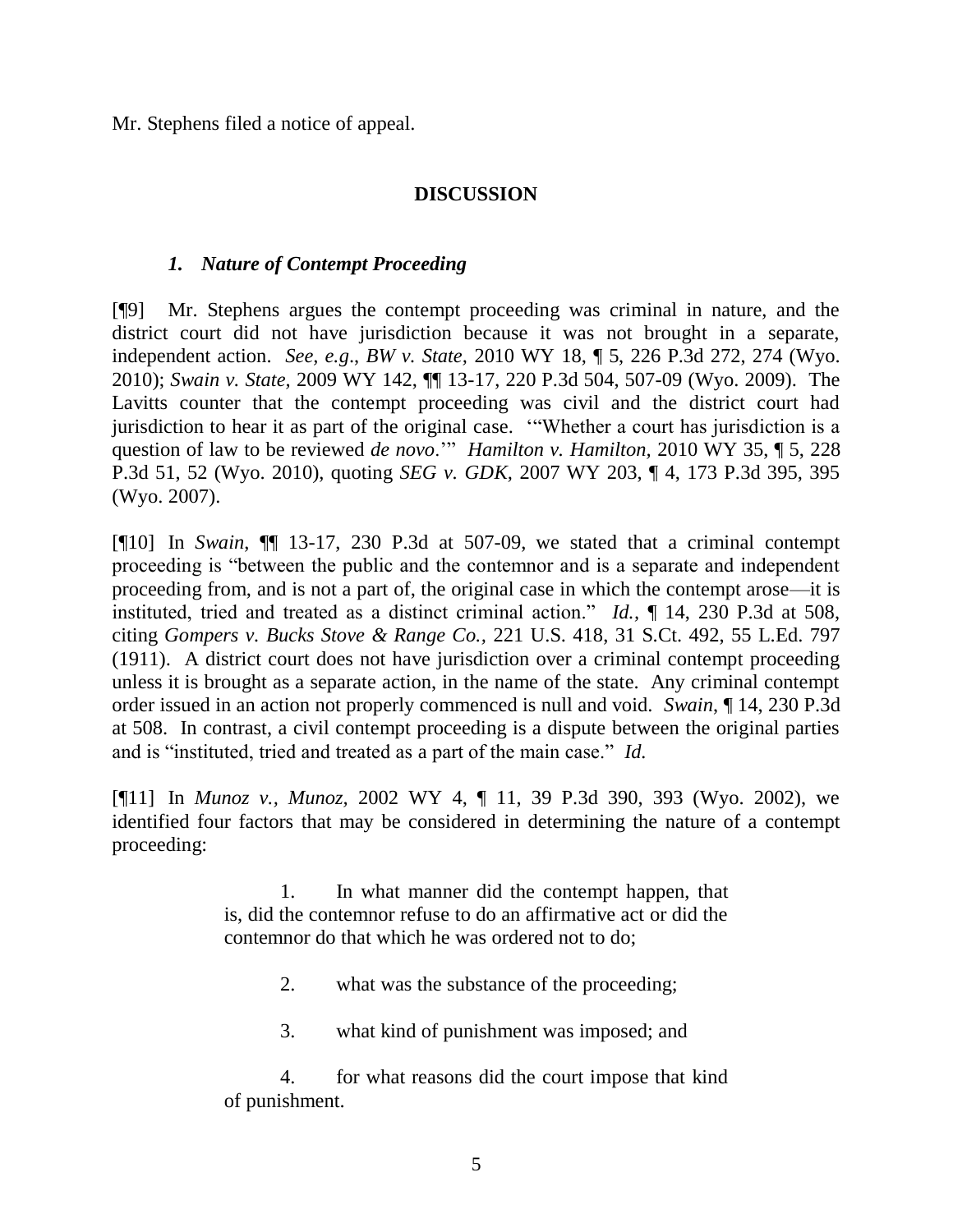[¶12] Analyzing the first factor, if the contemnor refuses to do an affirmative act previously ordered by the court, the proceeding is considered to be civil; if the contemnor does something he was ordered not to do, the proceeding is criminal. *Id. See also*, *United Mine Workers of America, Local 1972 v. Decker Coal Co.,* 774 P.2d 1274, 1280 (Wyo. 1989), superseded on other grounds by rule as recognized by *CRB v. State, Dept. of Family Services,* 974 P.2d 931, 936 (Wyo. 1999). The Lavitts" motion to show cause alleged both a failure to perform an affirmative action previously ordered by the district court (lock the gate) and the doing of an act which was prohibited (harassing them). The district court, however, found Mr. Stephens in contempt only for failing to lock the gate. The court held the evidence did not establish that Mr. Stephens had harassed the Lavitts. On the whole, this factor indicates the contempt proceeding was civil.

[¶13] The substance of a contempt proceeding is determined by analyzing the course of proceedings. Mr. Stephens apparently assumes the contempt proceeding was criminal because the district court proceeded under W.R.Cr.P. 42. The process set out in Rule 42 follows typical criminal law procedure. However, in *Munoz,* ¶ 13, 39 P.3d at 393, this Court rejected the notion that a proceeding will always be considered criminal if the district court proceeds under Rule 42. We explained that [W.R.Cr.P. 42](http://www.westlaw.com/Find/Default.wl?rs=dfa1.0&vr=2.0&DB=1006377&DocName=WYRRCRPR42&FindType=L) and [42.1](http://www.westlaw.com/Find/Default.wl?rs=dfa1.0&vr=2.0&DB=1006377&DocName=WYRRCRPR42.1&FindType=L) expressly recognize the possibility of imposing either criminal or civil sanctions for contempt of court. [W.R.Cr.P. 42.1\(b\)](http://www.westlaw.com/Find/Default.wl?rs=dfa1.0&vr=2.0&DB=1006377&DocName=WYRRCRPR42.1&FindType=L) states in relevant part: "If, after notice and hearing, the court finds that a person has failed or refused to perform an act that is yet within the person's power to perform, the court may find the person in civil contempt of court . . . ." The fact that the district court provided the accused contemnor with the protections and advisements provided by the Wyoming Rules of Criminal Procedure does not automatically render the proceeding criminal in nature. *Munoz,* ¶ 13, 39 P.3d at 393.

[¶14] Although the district court referred to the contempt action as criminal and utilized criminal procedure, the course of proceedings in this case demonstrates that the proceeding was civil. The action was brought by a private party, rather than the state, to enforce compliance with the protections provided in the injunction.

[¶15] The third and fourth factors address the type of punishment imposed and the district court's reasons for imposing the punishment and are often denominated as the principal considerations in determining whether a contempt proceeding is criminal or civil. *Horn v. District Court, Ninth Judicial District,* 647 P.2d 1368, 1372-73 (Wyo. 1982). We expounded on the punishment element in *Horn v. Welch,* 2002 WY 138, ¶ 12, 54 P.3d 754, 759 (Wyo. 2002):

> A contempt is considered civil when the punishment is wholly remedial, serves only the purposes of the complainant, and is not intended as a deterrent to offenses against the public. *[Horn,](http://www.westlaw.com/Find/Default.wl?rs=dfa1.0&vr=2.0&DB=661&FindType=Y&ReferencePositionType=S&SerialNum=1982132067&ReferencePosition=1373)* [647 P.2d at 1373.](http://www.westlaw.com/Find/Default.wl?rs=dfa1.0&vr=2.0&DB=661&FindType=Y&ReferencePositionType=S&SerialNum=1982132067&ReferencePosition=1373) A civil contempt is generally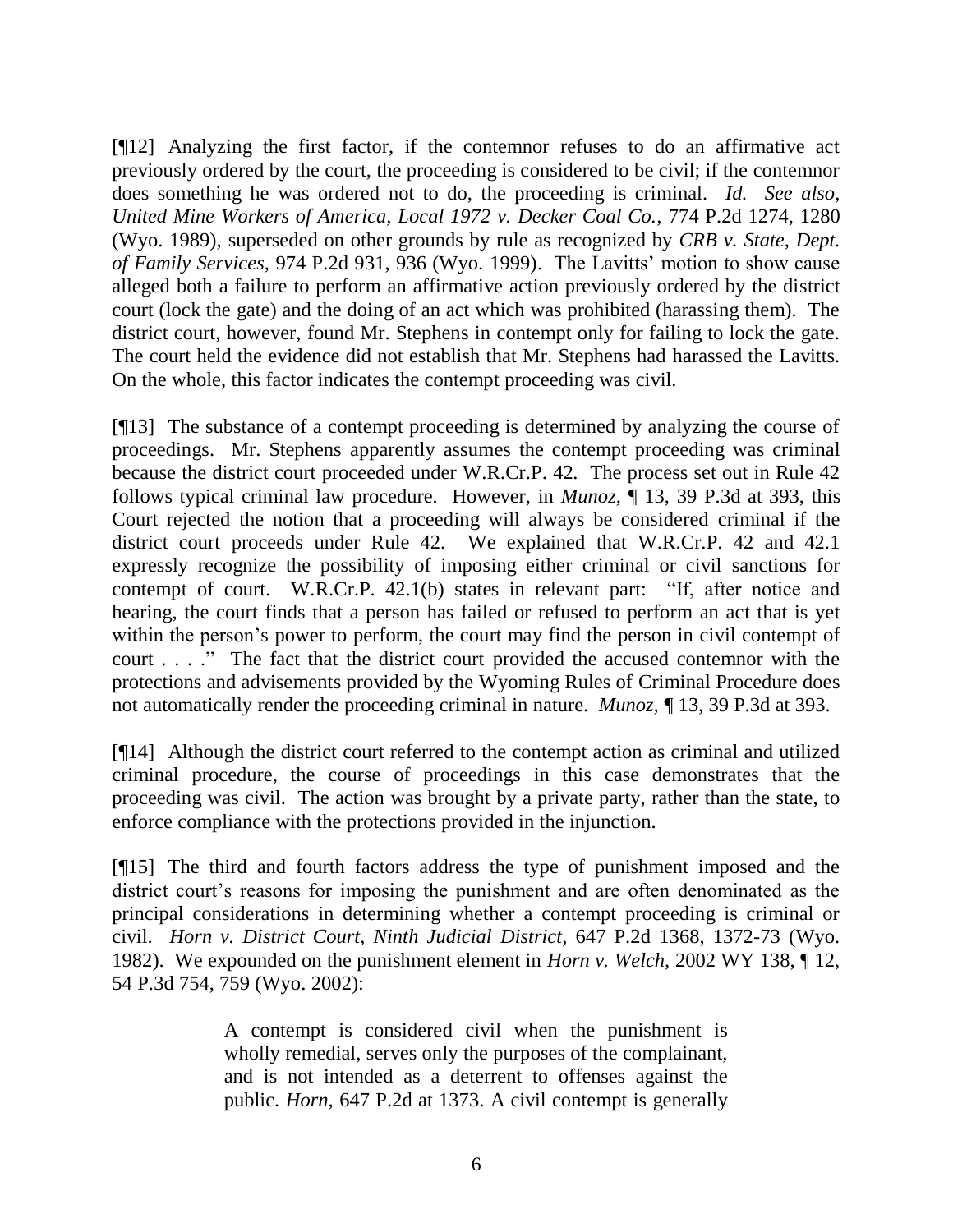intended to compel a party to comply with a lawful court order while a criminal contempt is punitive in nature and is enforced so the authority of the law and the court will be vindicated. *Id.* Stated simply, the primary purpose of criminal contempt is to punish while the primary purpose of civil contempt is to coerce. *[Anderson v. Anderson,](http://www.westlaw.com/Find/Default.wl?rs=dfa1.0&vr=2.0&DB=661&FindType=Y&ReferencePositionType=S&SerialNum=1983137371&ReferencePosition=662)* [667 P.2d 660,](http://www.westlaw.com/Find/Default.wl?rs=dfa1.0&vr=2.0&DB=661&FindType=Y&ReferencePositionType=S&SerialNum=1983137371&ReferencePosition=662)  662 (Wyo.1983); *[Horn,](http://www.westlaw.com/Find/Default.wl?rs=dfa1.0&vr=2.0&DB=661&FindType=Y&ReferencePositionType=S&SerialNum=1982132067&ReferencePosition=1373)* [647 P.2d at 1373.](http://www.westlaw.com/Find/Default.wl?rs=dfa1.0&vr=2.0&DB=661&FindType=Y&ReferencePositionType=S&SerialNum=1982132067&ReferencePosition=1373) Appellate courts are obligated to decide whether a contempt is civil or criminal based on the reasons for a particular penalty. *Id.*

[¶16] The permanent injunction was focused on compelling Mr. Stephens to act properly on the easement, including keeping the gate locked. The Lavitts' motion to show cause alleged that Mr. Stephens had violated the injunction and prayed that the court would permanently enjoin Mr. Stephens from entering their property. The district court reviewed the history of Mr. Stephens' refusal to comply with its orders and succinctly and clearly explained its rationale for terminating Mr. Stephens' easement:

> 12. The Court is unable to enter an Order that will permit [Mr.] Stephens to use the Luman Road and accomplish the gate being locked, because [Mr.] Stephens has demonstrated his refusal to comply with such an Order.

> 13. [Mr.] Stephens' violation of the Court's Order constitutes misuse of his easement on Luman Road sufficient to cause forfeiture of that easement.

Unquestionably, the reason the district court imposed the punishment of forfeiture of the easement was to enforce its order that the gate should be locked. The purpose of its order was to remedy the harm done to the Lavitts rather than to protect the public or punish Mr. Stephens.

[¶17] The punishment factors, like the others, confirm that the action was civil in nature. It was, therefore, properly brought under the original docket number, as a private matter between the original parties. The district court had jurisdiction to entertain the action.

# *2. Remedy*

[¶18] Mr. Stephens also challenges the remedy imposed by the district court for his violation of the permanent injunction—extinguishment of his easement on Luman Road. A court has the inherent power to punish contempts of court and discretion to determine what sanction is appropriate. We will not intrude upon a district court's contempt order unless the appellant shows a clear and grave abuse of discretion. *Greene v. Finn,* 2007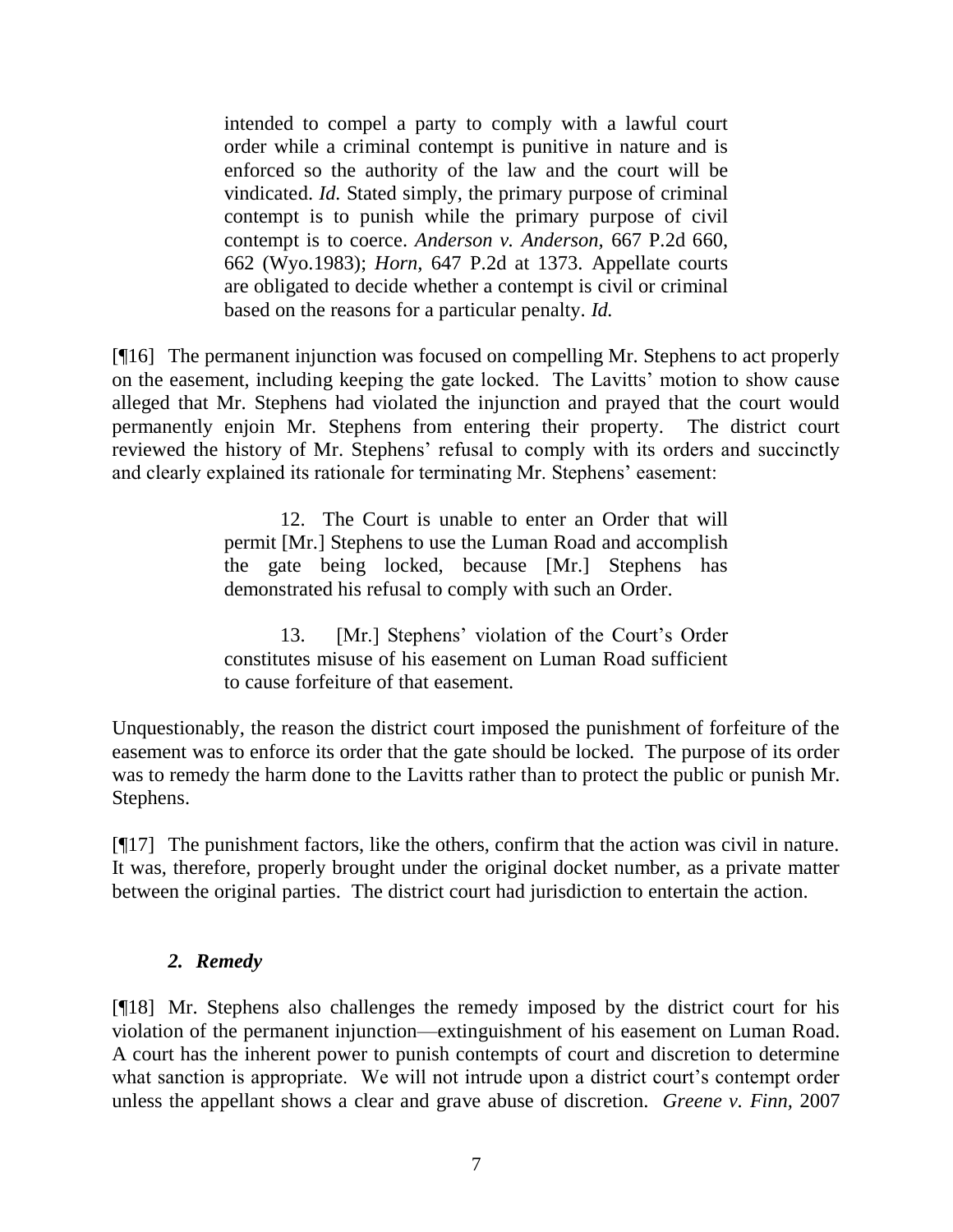WY 47,  $\parallel$  5, 153 P.3d 945, 948 (Wyo. 2007). In determining whether the district court abused its discretion, we consider whether it "could have reasonably concluded as it did." *Horn,* ¶ 8, 54 P.3d at 758.

[¶19] Mr. Stephens" argument that the remedy was unauthorized assumes that the contempt proceeding was criminal in nature. He offers no cogent analysis regarding whether forfeiture of the easement was a proper sanction for civil contempt or misuse of the easement. Wyo. Stat. Ann. § 1-28-107 (LexisNexis 2009) and Rule 42.1 provide broad powers for a court to enforce its orders with civil sanctions. Section 1-28-107 states:

> An injunction or restraining order granted by a judge may be enforced as the act of the court, and disobedience may be punished by the court as a contempt. An attachment may be issued against the disobedient party upon satisfactory showing by affidavit of the breach of the injunction or restraining order. The disobedient party may be required by the court or judge to pay a fine not exceeding two hundred dollars (\$200.00), to make immediate restitution to the party injured and to give further security to obey the injunction or restraining order. In default thereof, he may be committed to custody until he complies with the requirements or is otherwise legally discharged. Fines collected under this section shall be paid to the state treasurer and credited as provided in [W.S. 8-1-109.](http://www.westlaw.com/Find/Default.wl?rs=dfa1.0&vr=2.0&DB=1000377&DocName=WYSTS8-1-109&FindType=Y)

Rule 42.1 outlines non-exclusive coercive and compensatory remedies.

[¶20] In addition to finding that Mr. Stephens was in contempt of court for violating its injunctive order, the district court also ruled that Mr. Stephens" violation of the injunction amounted to misuse of the easement sufficient to justify forfeiture. It is a basic precept of our law that forfeitures are abhorred. *See, e.g*., *Walker v. Graham,* 706 P.2d 278, 281-82 (Wyo. 1985); *Younglove v. Graham & Hill,* 526 P.2d 689, 692 (Wyo. 1974). Although this tenet applies in the context of easements, there is authority that forfeiture of an easement may be ordered in the face of significant misuse of the servient property by the dominant owner. "Use of an easement for an unauthorized purpose, or excessive use or misuse of it, is not sufficient to cause a forfeiture of the easement, unless the misuse of the easement is willful and substantial and not merely minor or technical." 25 Am. Jur. 2d *Easements and Licenses* § 99 (2010) (footnotes omitted). In *Frenning v. Dow,* 544 A.2d 145, 146 (R.I. 1988), the Rhode Island Supreme Court stated that "[g]enerally courts have not favored extinguishing an easement unless injunctive relief would be ineffective to relieve the servient tenement."